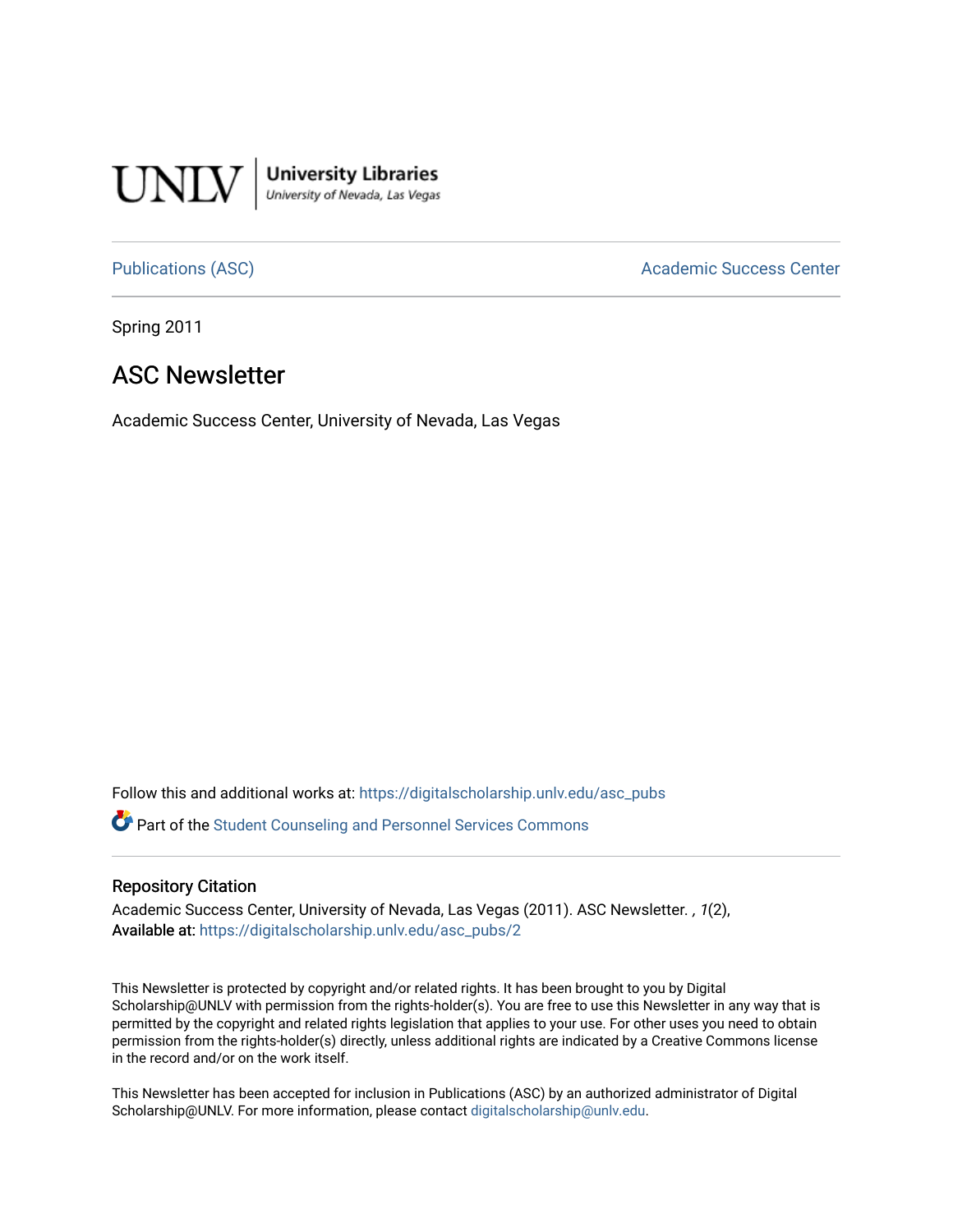

Volume 1, Issue 2 Spring/Summer 2011

### **Inside This Issue**

| Paving Ways to<br>Success                                                     | 2 |
|-------------------------------------------------------------------------------|---|
| Student-Athlete<br><b>Academic Advisors</b><br><b>Hit the Road</b>            | 2 |
| <b>Academic Advisors</b><br>Share their<br>Knowledge                          | 2 |
| <b>Tutoring and</b><br>Supplemental<br>Instruction                            | 3 |
| <b>Class Concierge</b>                                                        | 3 |
| <b>Academic Success</b><br><b>Center Outstanding</b><br><b>Faculty Awards</b> | З |
| <b>ASC Reaches Out to</b><br>the Community                                    | 4 |
| <b>Testing Center</b><br><b>Administers New</b><br>Exam                       | 4 |

Academic Success Center Outstanding Community Partner **Award** 

Additional Awards 4



# ACADEMIC SUCCESS CENTER

#### *Expect Success*

*"I was struggling in the class in general...I am truly grateful for this program and hope that it will continue to help many other students throughout many years."*

*AT&T Tutoring Student*

### **Message from the Dean**

The quote above reflects the spirit of a new, individual tutoring program that the Academic Success Center (ASC) has launched through a grant from AT&T, with the help of the UNLV Foundation. In support of our core mission to diagnose, prescribe and partner with our students to the completion of their degrees, this new program offers that "added boost" for students who need more intensive help than group tutoring can provide. The ASC offers a special "thank you" to AT&T for their vision in launching this critical program.

We are also celebrating on a number of other fronts: our Academic Success Coaches, who are graduate assistants from colleges across UNLV, have worked with hundreds of students on test anxiety, reading, math anxiety, college success skills, time management and learning diagnostics/ prescriptions.

ASC Academic Advisors continue to take a holistic approach to mentoring and guiding students through their general education curriculum and into the ultimate decision of degree pathways, which are often linked to career choices.

Our student-athletes continue to excel and score big academically, and our tutoring program has served thousands of students in subjects



**Dr. Gayle Juneau, Dr. Ann McDonough and Dr. Tim Gauthier**

like math, biology, chemistry, psychology and sociology. A special thank you to Dean Patricia Iannuzzi, Professor Jen Fabbi and the UNLV Libraries for their partnership with our tutoring program.

We are enthusiastic about welcoming and mentoring high school students with an all-new Early Studies Program (see below), coordinated by Dr. Dan Gianoutsos, who manages the First Year Experience for hundreds of alternatively admitted students and exploring majors in the Academic Success Center.

In short, the ASC continues to partner in a number of areas with our dynamic campus to ensure that our students graduate from UNLV!

#### *Ann McDonough*

### **Expect Success...Early!**

The Academic Success Center (ASC) is the new home for the UNLV Early Studies Program (ESP). This exciting program provides high school students an invaluable opportunity to get a head start on their college education by enrolling in UNLV courses before high school graduation. Early Studies students also have the opportunity to earn dual credit (university and high school credit) with the approval of their high school counselor. In addition, Early Studies students have full access to elite ASC resources, such as tutoring, academic

**academicsuccess.unlv.edu**

advising and academic success coaching. The Early Studies Program attracts some of the best and brightest students in Clark County and creates a more streamlined bridge from their high school to UNLV. As we consider the Early Studies Program a prelude into the First Year Experience, the program is directed by our Coordinator of First Year Programs, Dr. Dan Gianoutsos. For more information, email us at earlystudies@unlv.edu or visit the ASC website.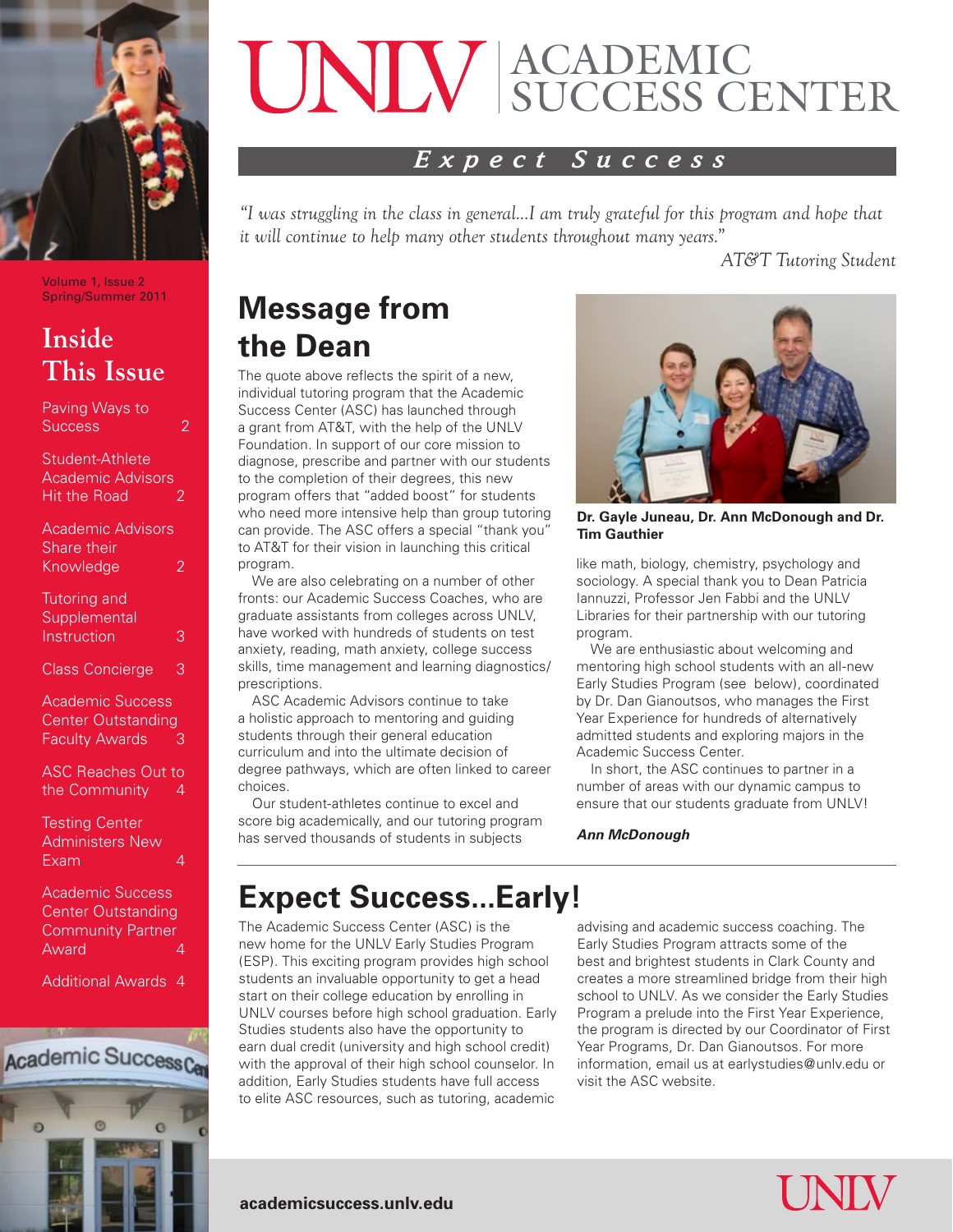

*Stephanie Tyler-Jackson, President of AT&T Nevada visits the ASC's Tutoring area on the second floor of the Lied Library*

### **Paving Ways to Success**

The Academic Success Center, in partnership with the AT&T Corporation, is offering individual tutoring opportunities for students enrolled in 100-200 level UNLV courses. The mission of this program is to provide unique individual academic support to students. Our goal is also to improve student retention while helping the students achieve academic success.

Over 20 students from almost all academic colleges took advantage of individual tutoring during the spring semester. These students represented a diverse student body with very different educational, ethnic, and cultural backgrounds. Each student was assigned to a tutor and allotted 15 hours of individual tutoring a semester, but more hours were available if needed. Knowing our students have full schedules with class, work, and other responsibilities, tutoring sessions were set up at convenient times for both the student and the tutor. The flexibility in time allows students to tailor their schedules to get extra tutoring right before a test or when needed.

Students elected to take advantage of this program for various reasons, for some it was the individual

attention, while others were taking the course for a second time and wanted to utilize all resources available to succeed. Mid-semester grades of the participants showed that most students were showing improvements. Simultaneously, the students indicated on our evaluations that they felt the program helped them personally develop better study strategies. The ASC and AT&T are truly committed to helping students achieve the best they can, and with the help of a fantastic group of tutors and support staff, we are definitely on track to achieve this goal.

#### *Student comments on their experience with one-onone tutoring:*

**"The one-on-one tutoring service has been of tremendous help. It is very constructive and informative since I can ask specific questions and the tutor takes time to answer for my understanding. I'm thankful for the opportunity given to participate in it."**

**"My tutor is awesome. She is smart. She explains well. She is accommodating to my schedule."**



**Elizabeth Linkous**



**David Jackson**

## **Student-Athlete Academic Advisors Hit the Road**

When student-athletes travel for competition, they still must fulfill their academic responsibilities. While Student-Athlete Academic Services (SAAS) provides such services as travel letters for professors, tutoring, and laptops available for travel, on occasion, an athletic advisor might also be asked to accompany the team on the road. This past spring semester, both Elizabeth Linkous and David Jackson had the opportunity to travel with their teams.

Elizabeth Linkous, the most recent addition to the SAAS staff, currently serves as the advisor for men's soccer, softball, and men's and women's tennis. She was able to travel with the softball team on their trip to Santa Barbara, CA, on March 10-13. The team played in the Gaucho Classic against Santa Barbara,

San Diego, and Wisconsin.

David Jackson, Director of SAAS, works with baseball and men's basketball and spent extensive time on the road with the Runnin' Rebels this season. Dave was on the road with the team for games at Illinois State, Wyoming, BYU, TCU, New Mexico, Utah, and again for the first round of the NCAA Tournament. During each trip, Dave held mandatory study hall sessions and academic meetings for at least two hours with each player after daily shootarounds. These meetings allowed the Runnin' Rebels to receive the same academic support they would normally be provided at home and helped to keep them focused on their academics while they prepared for their next opponent.

### **Academic Advisors Share Their Knowledge**

Academic Advisor Sal Mora and Assistant Director Dr. Peter Kim, of the Academic Success Center, had the opportunity to present at the National Academic Advising Association's (NACADA) regional conference in San Diego, CA, which took place March 2-4, 2011. The presentation, Diversity & Academic Advising: Perceptions of Academic Ability, centered on preconceptions and misconceptions that advisors may bring with them to meetings with students related to the students' race, appearance, or what they may "look like" on paper. The presentation was well-attended and well-received. Several connections were made with advisors and administrators from within the region for continued communication on the topic of cultural/racial awareness in advising.



**Sal Mora and Dr. Peter Kim**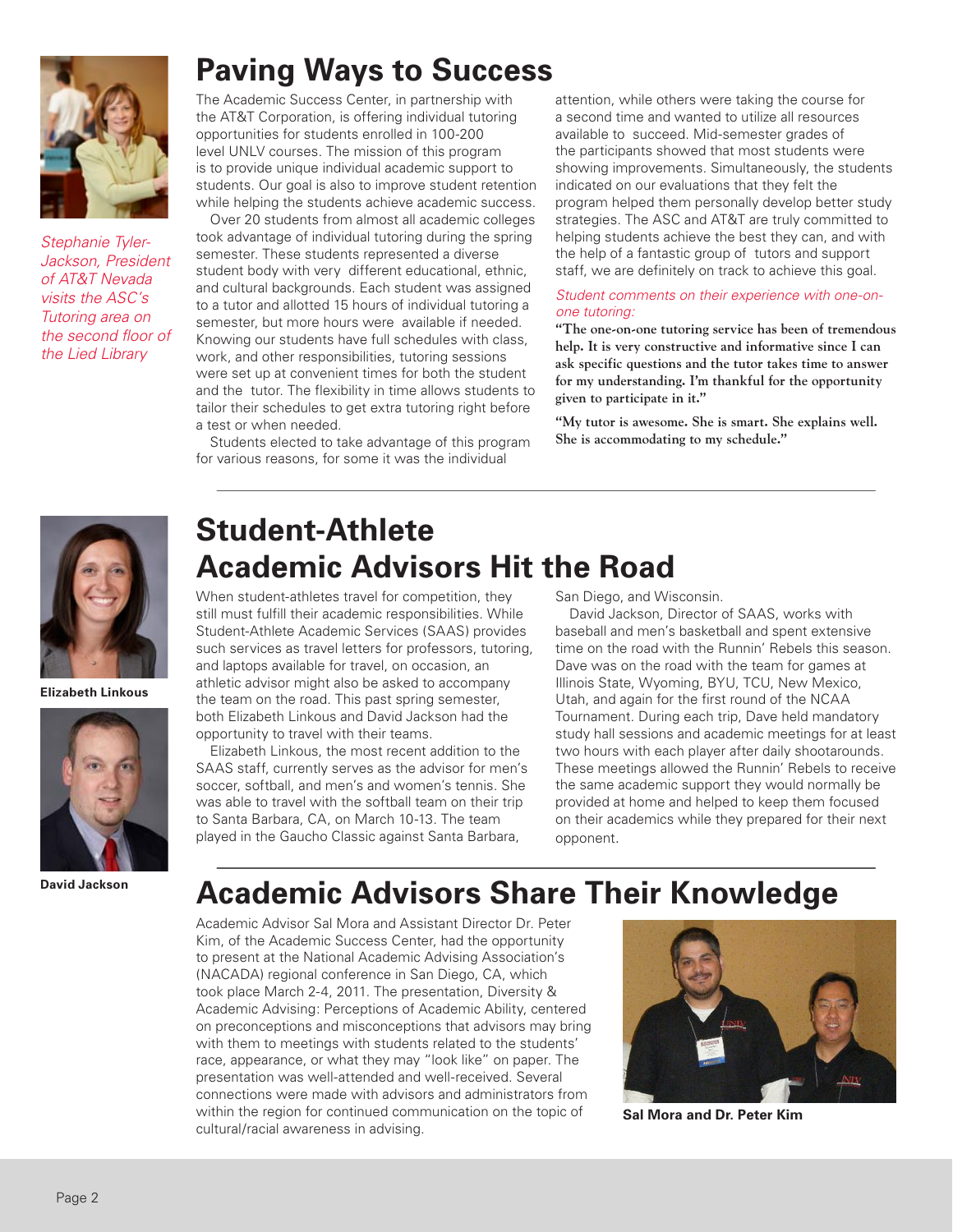### **Tutoring and Supplemental Instruction: Studying in a Collaborative Learning Environment**

The Academic Success Center (ASC) took over campus-wide tutoring in 2009, and what started out slow has certainly taken off over the past two years. In 2009, approximately 400 students took advantage of the tutoring program. In 2010, over 1,400 students utilized tutorial services that were delivered in a variety of different formats.

Every semester we have tried out new programs to accommodate the growing needs of our students. We started with a small staff and only provided group tutoring; then we moved to a drop-in lab format that was open all day. This format provided more hours and options for students with busy schedules. In fall 2009/spring 2010, we offered tutoring at night for students in the residence halls. Our intent was to take the service to the students, so in collaboration with the Division of Student Affairs, we provided evening tutoring four nights a week in the Dining Commons.

In 2010, the tutoring program evolved to include more hours and types of tutorial services. Through our collaboration with the Lied Library, we now provide 50 hours a week of drop-in lab tutoring in the library. Drop-in lab tutoring is available six days a week (Sunday to Friday) and students are taking advantage of the convenient location, along with the extra evening and weekend hours that are now available to them.

In addition to tutoring services, the ASC provides Supplemental Instruction (SI) and pretest study sessions for a variety of science, math, and business courses. Through this program, a tutor is matched up with a UNLV faculty member to attend his/ her lectures and then the tutor conducts 2-3 study sessions a week based off of the content delivered in class. Typically, a tutor works with 10-15 students in a supplemental instruction session. These 60-minute study sessions are truly designed to reinforce and complement in-class learning. The tutor becomes fully engaged in the class by keeping up on the readings and attending all class sessions.

During the fall 2010 semester, 229 students took advantage of supplemental instruction for BIOL 189, ECON 261, and PSY 210. These students were able to actively demonstrate what they understood from class while connecting with fellow classmates



in a rich learning environment. Multiple study sessions were set up during the week to keep the size of the group to a minimum. Over 200 students took advantage of supplemental instruction during the spring semester for BIOL 189, ECON 102, CHEM 242, and MATH 132.

Faculty interested in participating in the SI program are welcome to contact us at 702-774-4623 to learn more about incorporating SI into the classroom. Additional information about campus-wide tutoring and academic resources is available on the web at http://academicsuccess.unlv.edu/tutoring.

Through both of these programs, tutors engage the students in a collaborative learning environment that fosters a team approach to problem solving and understanding of the content delivered in their classes. We look forward to growing and continuing our service to the UNLV academic community.

#### **Class Concierge Services**

*Class Concierge services continue to expand. Dr. Gayle Juneau offers ongoing support for students who are close to graduation. Students, faculty, advisors and staff can contact Dr. Juneau at (702) 895-5951.*

### **Academic Success Center Outstanding Faculty Awards**

#### **Gayle Juneau**

The Academic Success Center is proud to award one of the



2011 Outstanding Faculty Awards to Dr. Gayle Juneau. Dr. Juneau is currently serving as the Executive Director of Academic Advising at UNLV. In this position, she establishes university-wide objectives for academic advising and provides central leadership for the 11 advising centers at UNLV. Dr. Juneau also serves as the Class Concierge for UNLV students; in this role she

assists students in resolving complicated admissions, enrollment, course scheduling, and graduation issues. Dr. Juneau also teaches a course at UNLV on Gender, Race, and Class. Everyone at the Academic Success Center is grateful for the service and contributions provided by Dr. Juneau!

#### **Tim Gauthier**



The Academic Success Center is honored to award Dr. Tim Gauthier with one of the 2011 Outstanding Faculty Awards. Currently the Director of the Interdisciplinary Degree Programs at UNLV, Professor Gauthier served as the Associate Dean of the University College at UNLV from 2005 to 2008. He proved himself instrumental in the creation of the University College in 2003 by developing curriculum, creating processes and

procedures, and by serving as a liaison with many departments on campus. When the University College became the Academic Success Center in 2008, he was pivotal in assisting students in any way that he could, through support and guidance, during their transition to their new colleges. The Academic Success Center thanks Dr. Gauthier for his continued assistance and support!